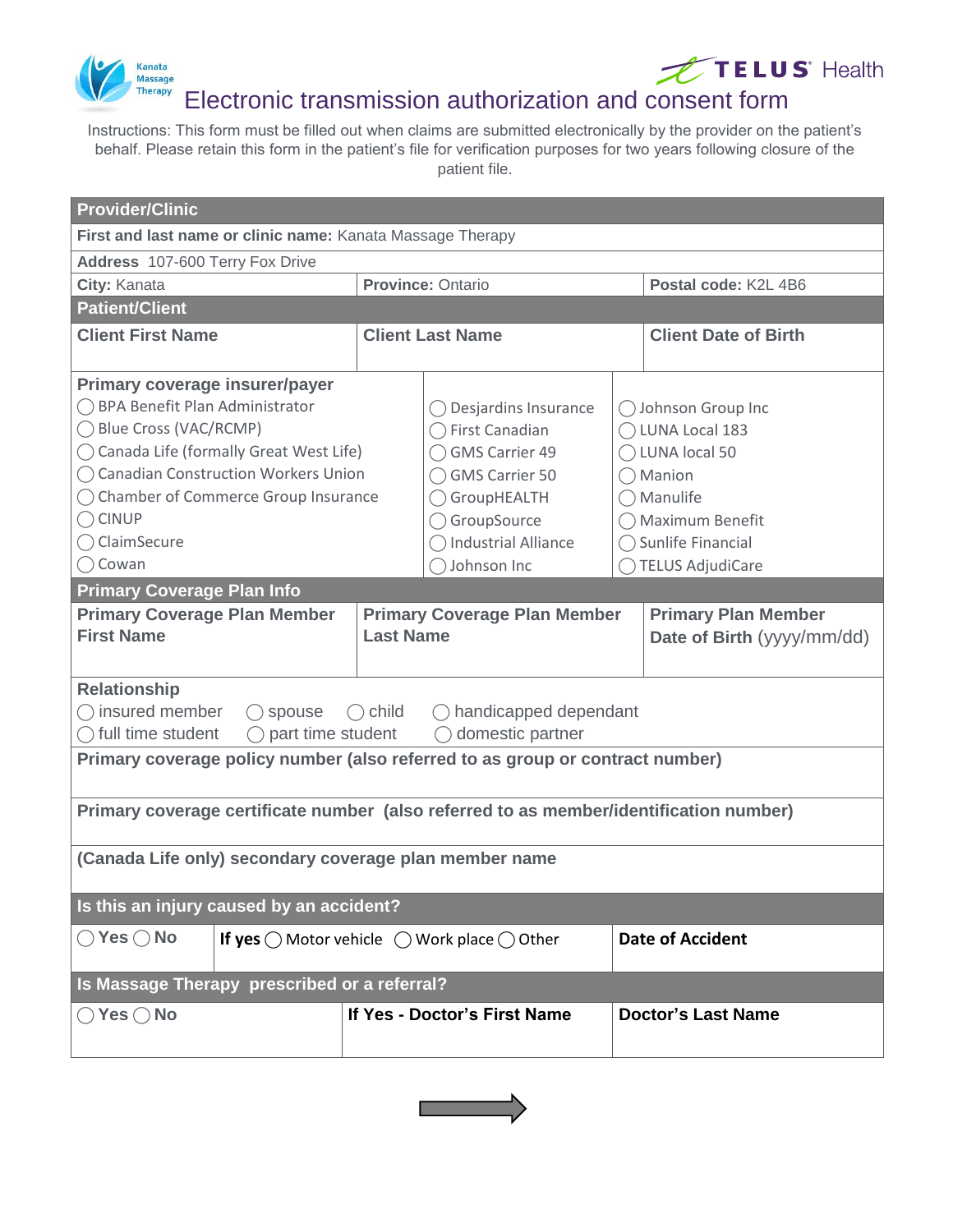| <b>Secondary Coverage (if applicable)</b>                                                                |                                     |                            |  |                                                            |  |  |  |  |
|----------------------------------------------------------------------------------------------------------|-------------------------------------|----------------------------|--|------------------------------------------------------------|--|--|--|--|
| <b>Secondary Coverage First Name</b>                                                                     | <b>Secondary Coverage Last Name</b> |                            |  | <b>Secondary Plan Member</b><br>Date of Birth (yyyy/mm/dd) |  |  |  |  |
| <b>Secondary Coverage Insurer/Payer</b>                                                                  |                                     |                            |  |                                                            |  |  |  |  |
| BPA Benefit Plan Administrator                                                                           |                                     | Desjardins Insurance       |  | Johnson Group Inc                                          |  |  |  |  |
| Blue Cross (VAC/RCMP)                                                                                    |                                     | First Canadian             |  | LUNA Local 183                                             |  |  |  |  |
| Canada Life (formally Great West Life)                                                                   |                                     | <b>GMS Carrier 49</b>      |  | LUNA local 50                                              |  |  |  |  |
| <b>Canadian Construction Workers Union</b>                                                               |                                     | <b>GMS Carrier 50</b>      |  | () Manion                                                  |  |  |  |  |
| Chamber of Commerce Group Insurance                                                                      |                                     | GroupHEALTH                |  | $\bigcap$ Manulife                                         |  |  |  |  |
| <b>CINUP</b>                                                                                             |                                     | GroupSource                |  | Maximum Benefit                                            |  |  |  |  |
| ClaimSecure                                                                                              |                                     | <b>Industrial Alliance</b> |  | ◯ Sunlife Financial                                        |  |  |  |  |
| Cowan                                                                                                    |                                     | Johnson Inc                |  | <b>TELUS AdjudiCare</b>                                    |  |  |  |  |
|                                                                                                          |                                     |                            |  |                                                            |  |  |  |  |
| <b>Secondary Coverage Relationship</b>                                                                   |                                     |                            |  |                                                            |  |  |  |  |
| Insured member<br>child $\bigcap$<br>domestic partner $\bigcirc$<br>full time student<br>◯ spouse<br>( ) |                                     |                            |  |                                                            |  |  |  |  |
| part time student $\bigcirc$ handicapped dependant                                                       |                                     |                            |  |                                                            |  |  |  |  |
| Secondary coverage policy number (also referred to as group or contract number)                          |                                     |                            |  |                                                            |  |  |  |  |
| Secondary coverage certificate (also referred to as member/identification number)                        |                                     |                            |  |                                                            |  |  |  |  |

# **Consent to collect and exchange personal information**

#### **Purpose**

Personal information that we collect and disclose about you, and if applicable, is used by the insurer, and/or plan administrator of your group benefits plan, its affiliates and their service provider(s) for the purposes of assessing eligibility for your claims, underwriting, investigating, auditing and otherwise administering the group benefits plan, including the investigation of fraud and / or plan abuse and for internal data management and data analytical purposes.

## **Authorization and consent**

I authorize my healthcare provider to collect, use and disclose personal information concerning any claims submitted on my behalf with the insurer and/or plan administrator and their service provider(s) for the above purposes.

I authorize such insurer and / or plan administrator and their service provider(s) to:

- use my personal information for the above purposes.
- exchange personal information with any individual or organization, including healthcare professionals, investigative agencies, insurers and reinsurers, and administrators of government benefits, or other benefits programs, other organizations, or service providers working with such insurer and/or plan administrator or any of the foregoing, when relevant for the above purposes.
- where applicable exchange personal information concerning any claims with any assignee of benefits payable and exchange personal information for the above purposes electronically or in any other manner.

I understand that personal information may be subject to disclosure to those authorized under applicable law. I agree that a photocopy or electronic version of this authorization shall be as valid as the original, and may remain in effect for the continued administration of the group benefits plan.